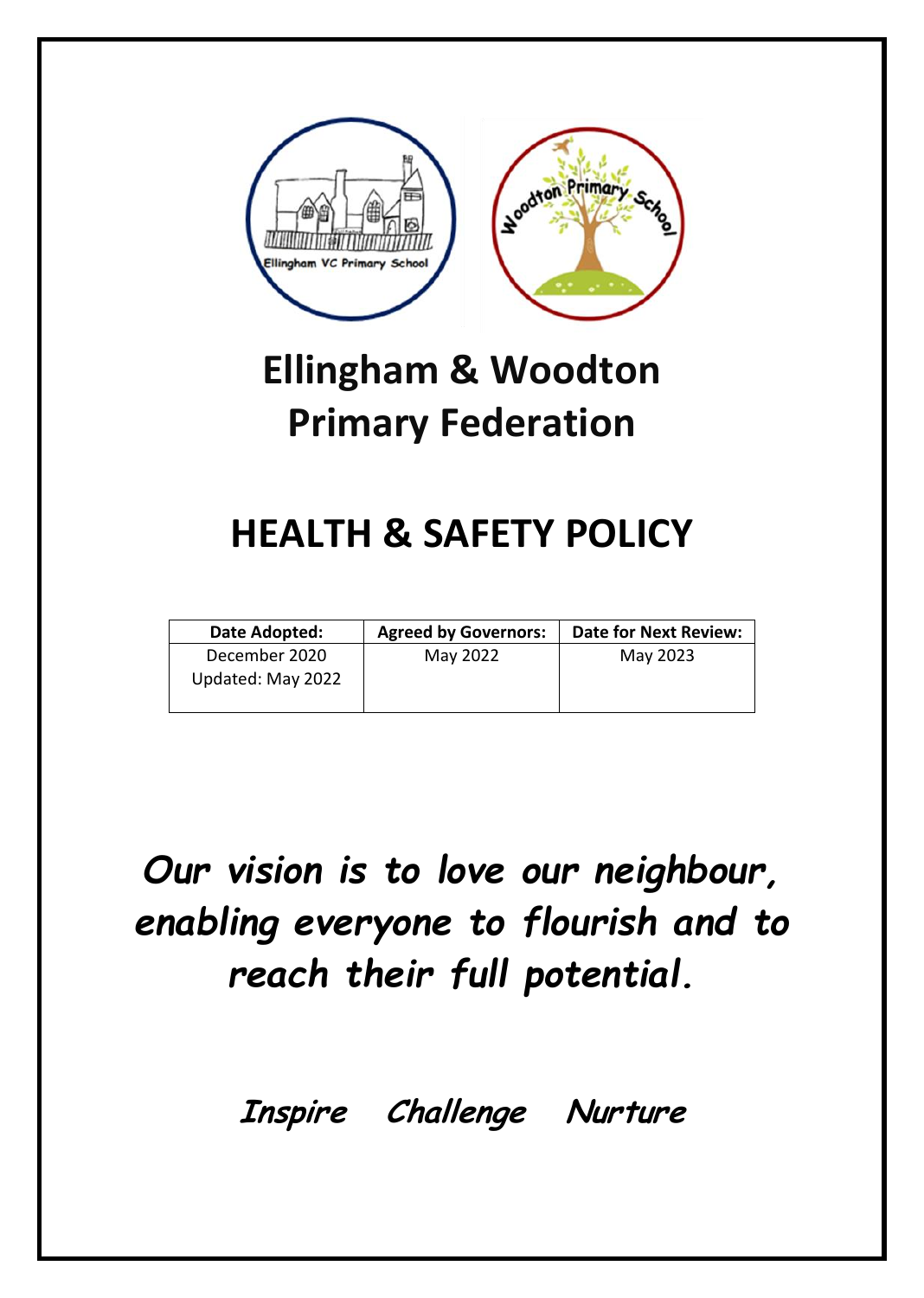

## **Part 1: Governing Body / Board of Trustees Statement of Intent**

Effective health and safety management is integral to delivering our ambition for excellence in education and our performance as a school. Our overall objective is to provide and maintain a safe and healthy environment for our staff and pupils and others with whom we work.

We will achieve this by:

- Developing and maintaining a positive health and safety culture with an emphasis on continually improving our performance taking into account human and cultural factors
- Ensuring that health and safety management is an integral part of decision making and organisational processes
- Adopting a sensible and proportionate approach to managing risks, with well informed decision making processes for higher risk activities and ensuring a disproportionate amount of time is not spent on trivial or everyday risks
- Providing a safe and healthy working environment for our staff, pupils and others working in the school
- Ensuring safe working methods are in place and providing safe equipment.
- Communicating and consulting with our staff and their trade union representatives
- Complying with statutory requirements and where possible best practice
- Investigating and learning the lessons from accidents and work related ill health incidents
- Providing effective information, instruction and training to enable our staff to be competent in their roles
- Monitoring and reviewing systems and preventative measures to make sure they are suitable, sufficient and effective
- Ensuring adequate resources are available to fulfil our health and safety responsibilities and objectives
- Working with and monitoring our contractors to ensure consistent and comparable health and safety standards

We recognise that overall responsibility for health and safety lies with all levels of management having direct responsibility for activities and staff under their control. However, all staff have a legal and moral responsibility to take reasonable care for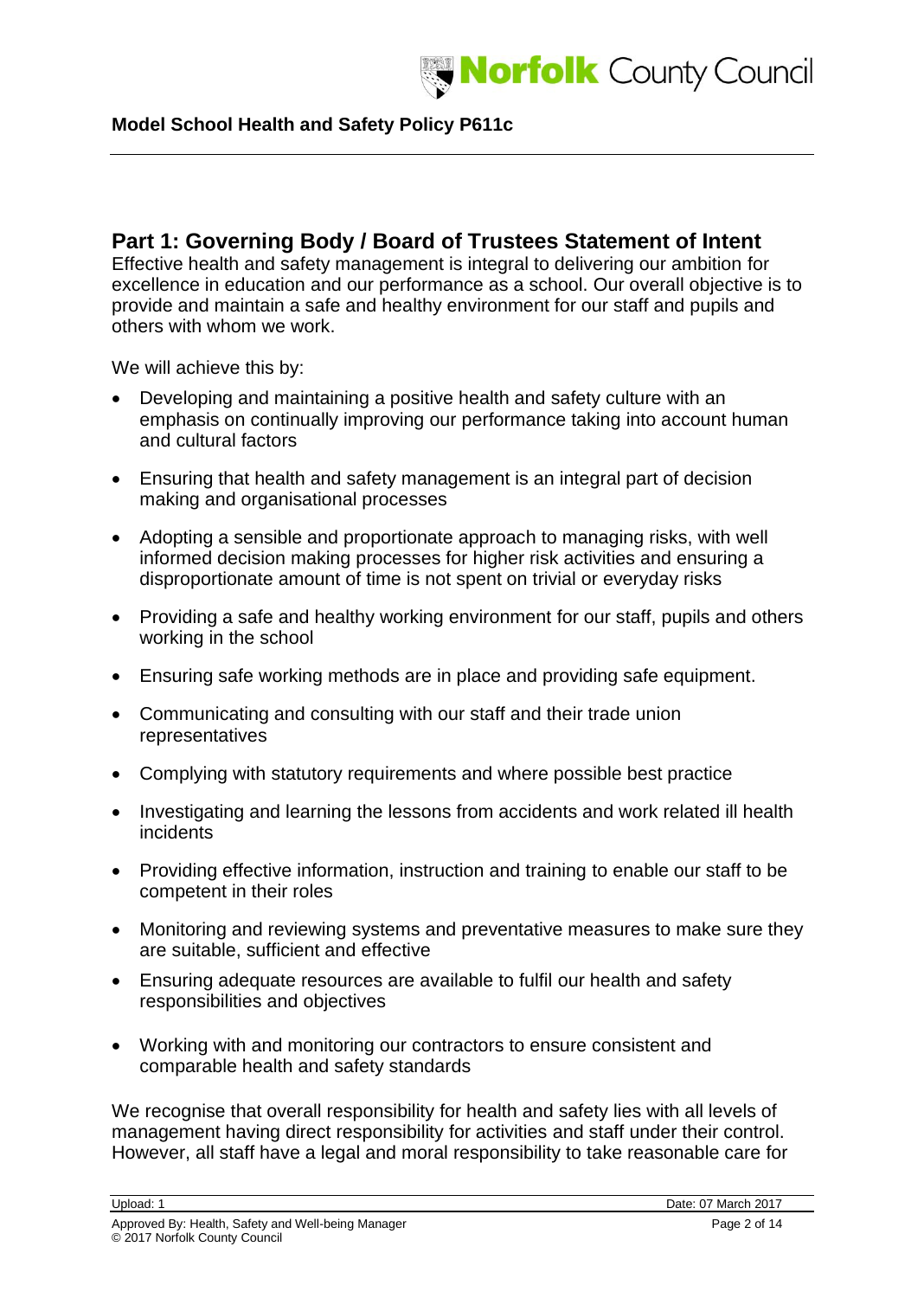

the health and safety of themselves and for others who may be affected by their acts or omissions.

**Name of Chair of Governors**: Charlotte Carter

**Date:** 02/12/2020

**Review date:** 02/12/2021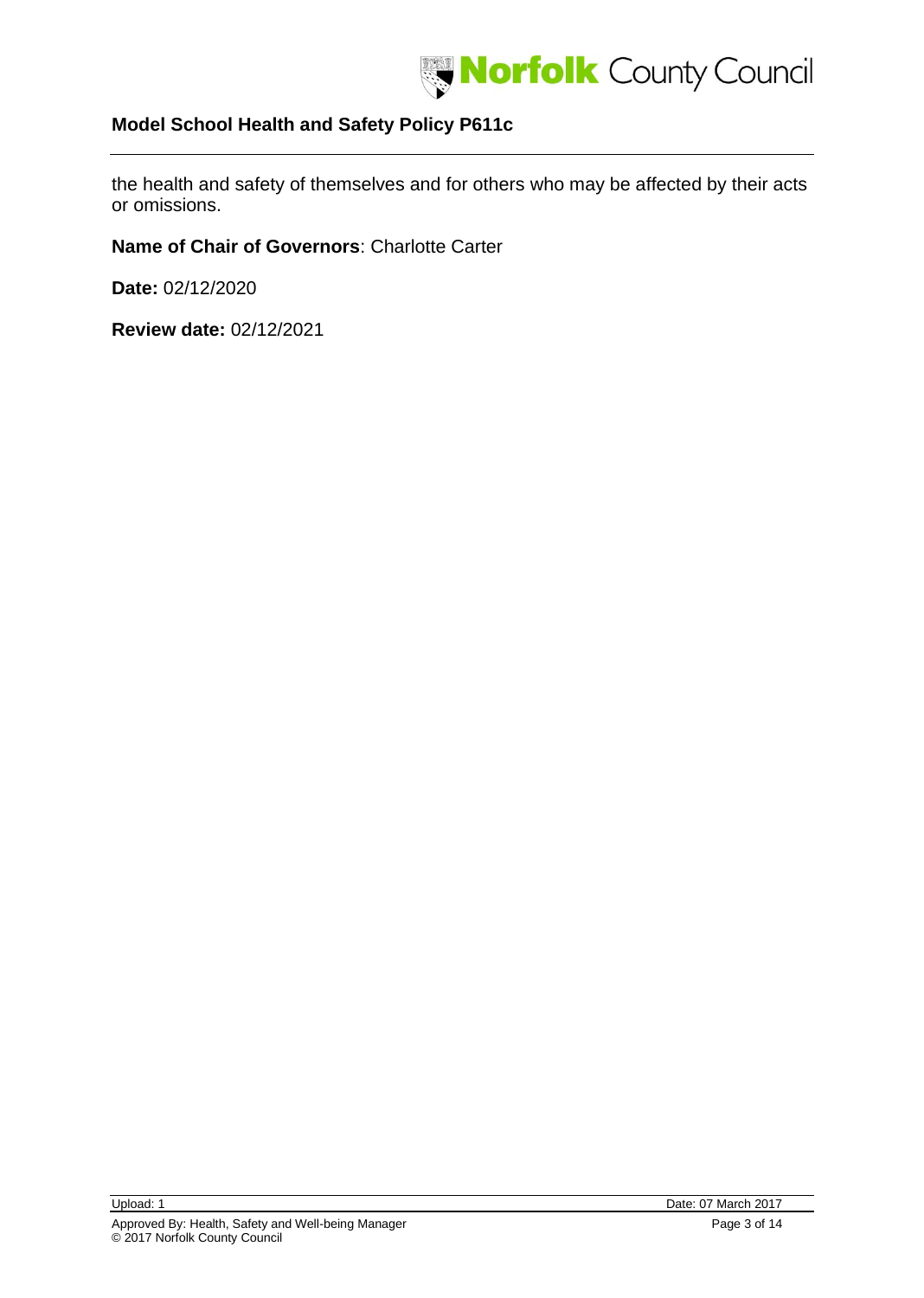

## **Part 2: Responsibilities and Organisation**

## **Introduction**

To comply with the Governing Body / Board of Trustee's Statement of Intent the following responsibilities have been assigned:

## **The Governing Body / Board of Trustees**

Responsible for ensuring that suitable organisational arrangements are in place for the management and control of health and safety within the school. In particular, we will ensure that:

- A written policy statement is created and communicated which promotes a positive attitude towards health and safety in staff and pupils
- Responsibilities for health, safety and welfare are allocated to specific people and those people are informed of these responsibilities
- A lead governor for health and safety is nominated
- People have sufficient experience, knowledge and training to perform the tasks required of them
- Clear procedures are created which assess the risk from hazards and produce safe systems of work
- Sufficient funds are allocated to operate safe systems of work
- Health and safety performance is monitored and targets for improvement are set
- The school's health and safety policy is reviewed at least every two years
- Our management of health and safety considers the needs of anyone with a protected characteristic under the Equalities Act

#### **The Headteacher**

Responsible for all staff and activities under their control and will ensure that the requirements of relevant safety policies and procedures are implemented and complied with. In particular, they will:

Be fully committed to the Governing Body / Board of Trustee's Statement of Intent, ensuring that a positive health and safety culture is demonstrated and promoted through their leadership.

Ensure that appropriate risk assessments are undertaken by competent persons and that suitable control measures are taken on a risk basis to manage the health and safety risks to staff and any other people who may be affected by the school's activities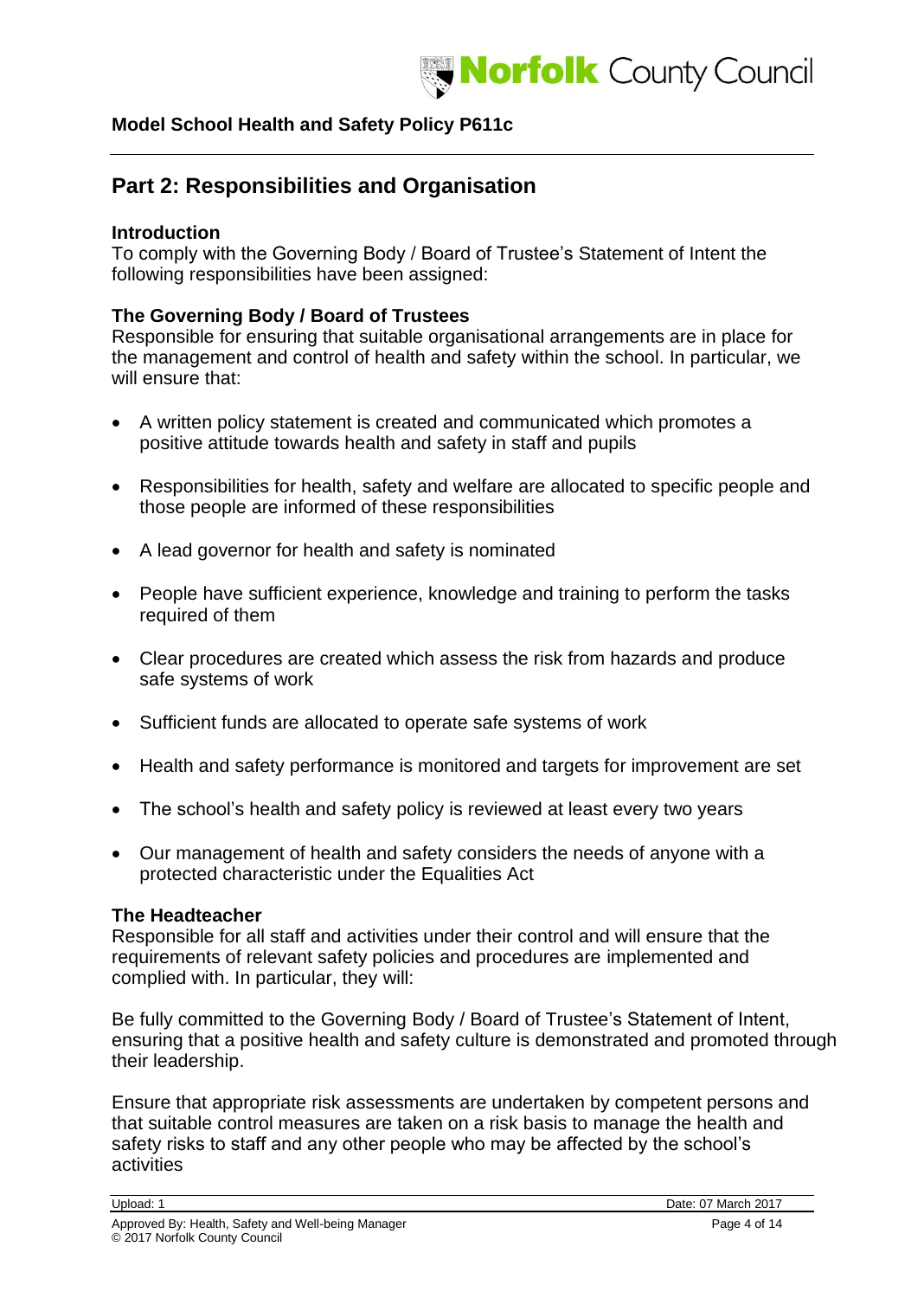

- Monitor and review health and safety performance through:
	- o Undertaking health and safety inspections of work areas/practices in line with relevant policy
	- o Setting health and safety targets and objectives through appraisals and other supervisory reviews
	- o Reviewing incidents and accidents
	- o Monitoring commissioned and contracted work under their control for compliance
	- o Ensure that the management of health and safety in the areas under their control considers the needs of anyone with a protected characteristic under the Equalities Act
- Develop safe systems of work and procedures and ensure that they are implemented
- Ensure prompt action is taken to resolve any situations that may adversely affect the health and safety of staff or other people
- Ensure that they undertake all relevant training and staff are given adequate information, instruction, training and supervision to carry out their duties, paying particular attention to new/inexperienced employees and trainees
- Ensure that all plant and work equipment provided is: selected through a risk assessment process, suitable, properly maintained and subject to all necessary tests and examinations
- Ensure that accidents and incidents (including near misses and violence and aggression) are reported and investigated and the findings acted upon without delay
- Ensure there are meaningful, effective arrangements in place for consulting employees and their trade union representatives on health and safety matters that affect them
- Ensure information that may assist safety representatives in their role is provided to them When commissioning work through partners and contractors, ensure that they are selected and managed in line with statutory requirements and Council policy
- Ensure that they seek timely assistance and advice where expert help is required from the Health, Safety and Well-being team
- Report to the Governing Body at least annually on the school's health and safety performance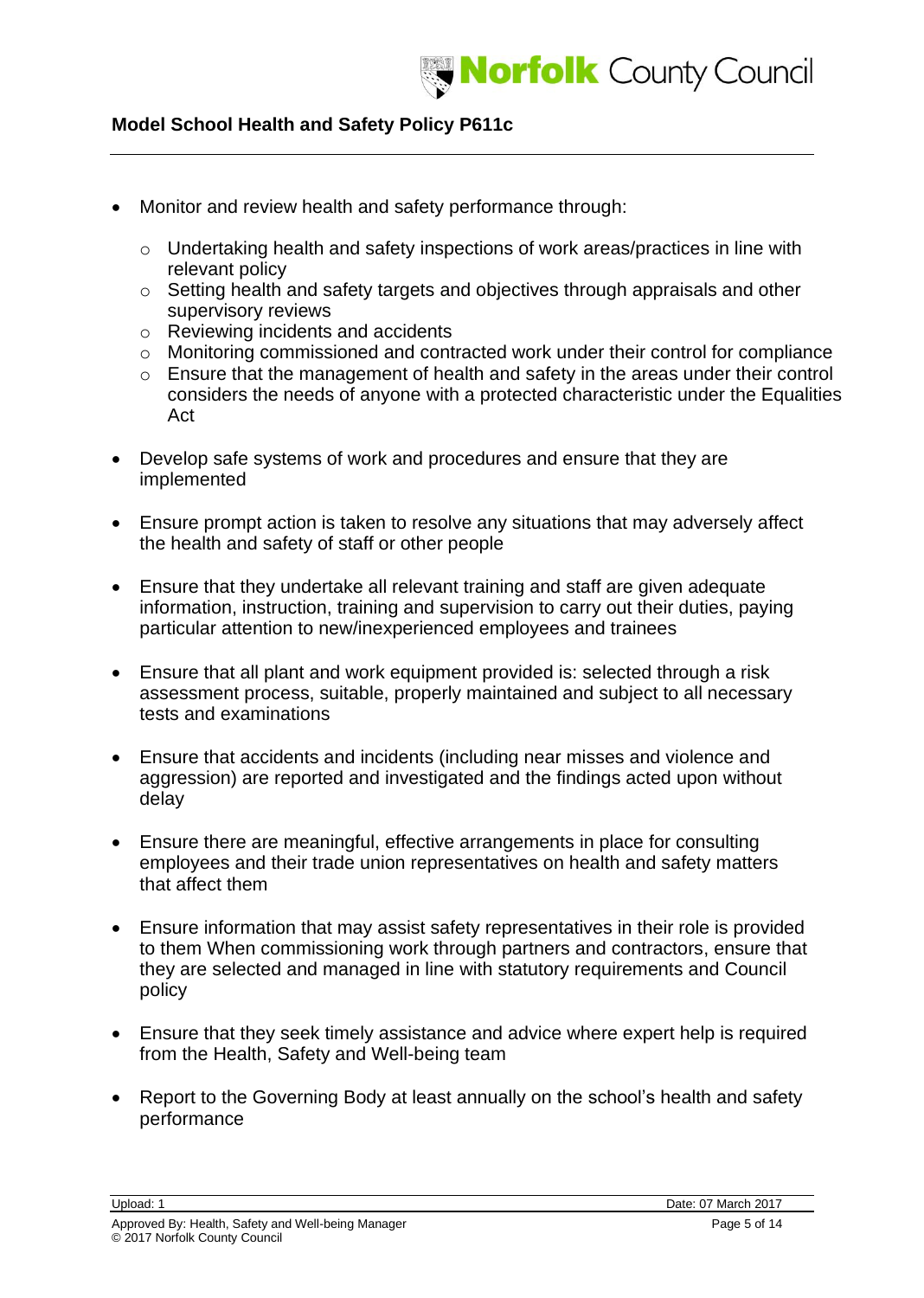

#### **Health & Safety Governor**

The health & safety governor has the following responsibilities:

- To be fully and visibly committed to the Statement of Intent for health and safety
- To scrutinise and review health and safety performance
- To provide support and challenge to the Headteacher and the Governing Body / Board of Trustees in fulfilling their health and safety responsibilities
- To ensure in particular that risk assessments of the premises and working practices are carried out and documented

#### **Premises Manager**

The Premises Manager has the following responsibilities:

- To coordinate and manage the annual risk assessment process for the school
- To coordinate performance monitoring processes
- To make provision for the inspection and maintenance of work equipment
- To manage the keeping of records of all health and safety activities including management of building fabric and building services in liaison with NPS and other contractors.
- To advise the Headteacher of situations or activities which are potentially hazardous to the health and safety of staff, pupils and visitors.
- To ensure that staff are adequately instructed in safety and welfare matters about their specific workplace and the school generally.

## **Support staff holding positions of special responsibility**

This includes School Caretaker

They have the following responsibilities:

- Apply the school's Health and Safety Policy and the relevant health and safety Codes of Practice to their own department or area of work and be directly responsible to the Headteacher for the application of the health and safety procedures and arrangements
- Carry out regular health and safety risk assessments of the activities for which they are responsible
- Ensure that all staff under they manage are familiar with the relevant health and safety Codes of Practice, for their area of work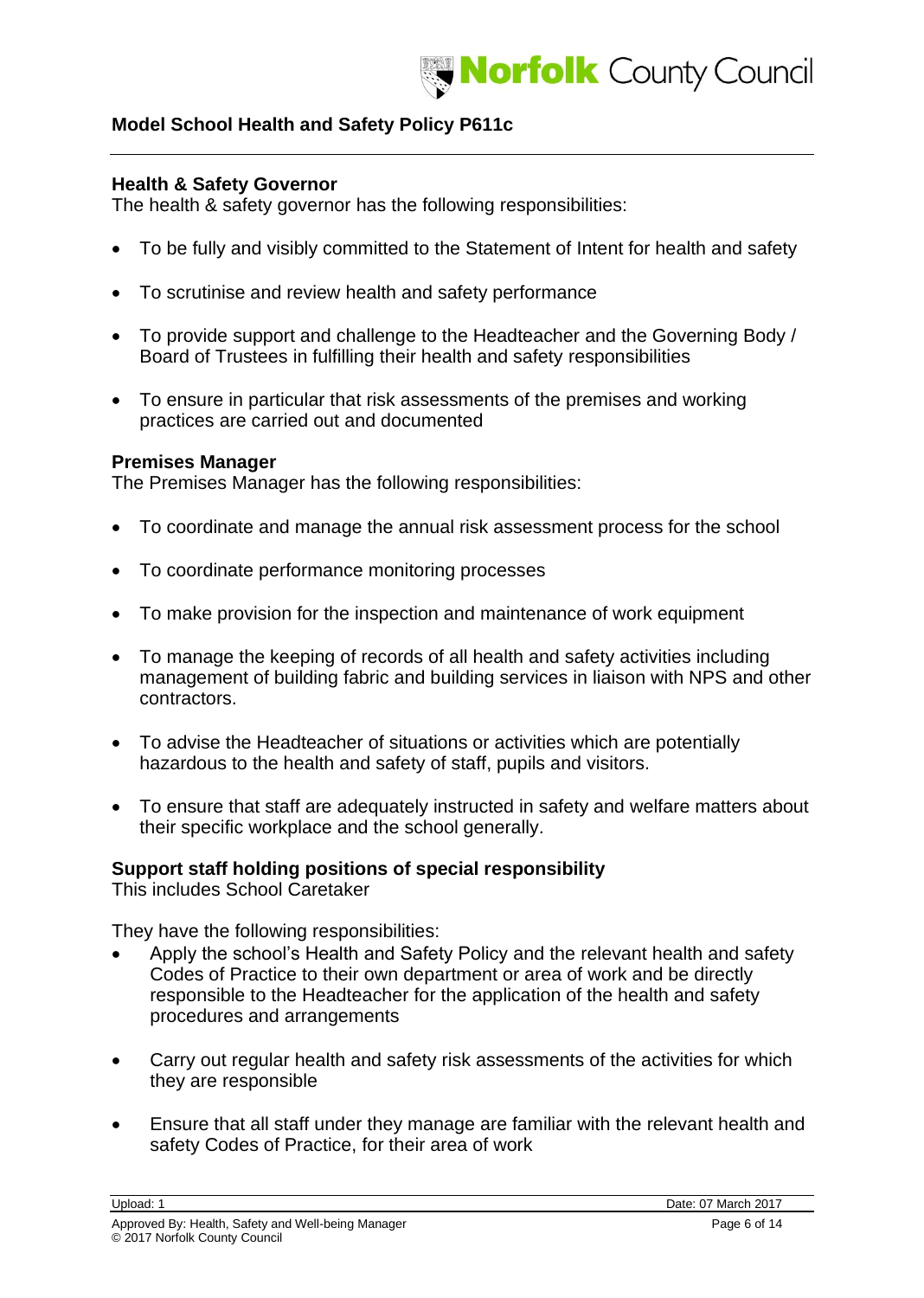

- Resolve health, safety and welfare issues that staff refer to them, or refer to the Headteacher any matters for which they cannot achieve a satisfactory solution within the resources available
- Carry out regular inspections of their areas of responsibility to ensure that equipment, and activities are safe and record these inspections where required
- Ensure, so far as is reasonably practicable, the provision of sufficient information, instruction, training and supervision to enable other staff and pupils to avoid hazards and contribute positively to their own health and safety
- Investigate any accidents that occur within their area of responsibility

#### **Class Teachers**

Class teachers are expected to:

- Exercise effective supervision of their pupils, to know the procedures for fire, first aid and other emergencies and to carry them out
- Follow the particular health and safety measures to be adopted in their own teaching areas as laid down in the relevant Codes of Practice
- Give clear oral and written instructions and warnings to pupils when necessary
- Follow safe working procedures
- Require the use of protective clothing and guards where necessary
- Make recommendations to their Headteacher or manager regarding equipment and improvements to plant, tools, equipment or machinery
- Integrate all relevant aspects of safety into the teaching process
- Report all accidents, defects and dangerous occurrences to their manager

## **Employee Consultation/Safety Representatives**

The Governing Body / Board of Trustee's believe that consulting employees on health and safety matters is important in creating and maintaining a safe and healthy working environment.

Safety representatives of trade unions recognised by Norfolk County Council / the Trust will be consulted on all matters of health and safety that may affect staff and on the provision of health and safety information and training. Non-union staff will also be consulted directly.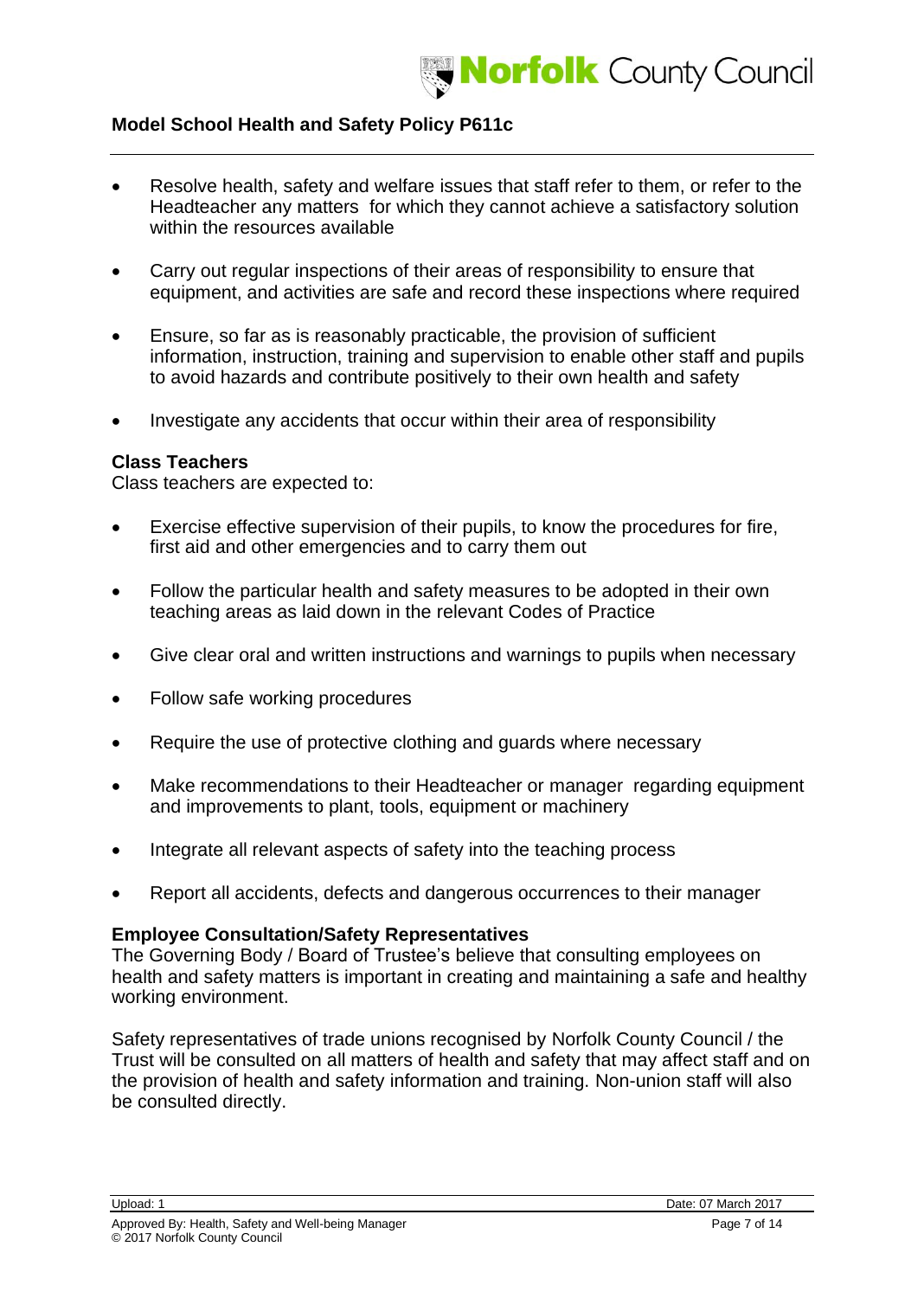

Before making any decisions which could have health and safety consequences for staff, the governing body will inform safety representatives about the proposed course of action and give them an opportunity to express their views.

#### **Staff**

All staff have individual responsibility to take reasonable care for the health and safety of themselves and for others who may be affected by their acts or omissions. In particular, they must:

- Comply with the school's health and safety policy and procedures at all times
- Co-operate with managers in complying with relevant health and safety safe systems of work and procedures
- Use all work equipment and substances in accordance with instruction, training and information received
- Wear, use, store, maintain and replace personal protective equipment as appropriate
- Not intentionally misuse anything provided in the interests of health, safety and welfare
- Take part in and contribute to health and safety inspections, risk assessments etc. as appropriate
- Report all accidents (personal injury and vehicle), ill health, incidents of violence and aggression, near misses, hazardous situations, general health and safety concerns, defective equipment or premises
- Attend all training relevant to their role

#### **Pupils**

Pupils, allowing for their age and aptitude, are expected to:

- Take personal responsibility for the health and safety of themselves and others
- Observe standards of dress consistent with safety and/or hygiene
- Observe all the health and safety rules of the school and in particular the instructions of staff given in an emergency
- Use and not wilfully misuse, neglect or interfere with things provided for their health and safety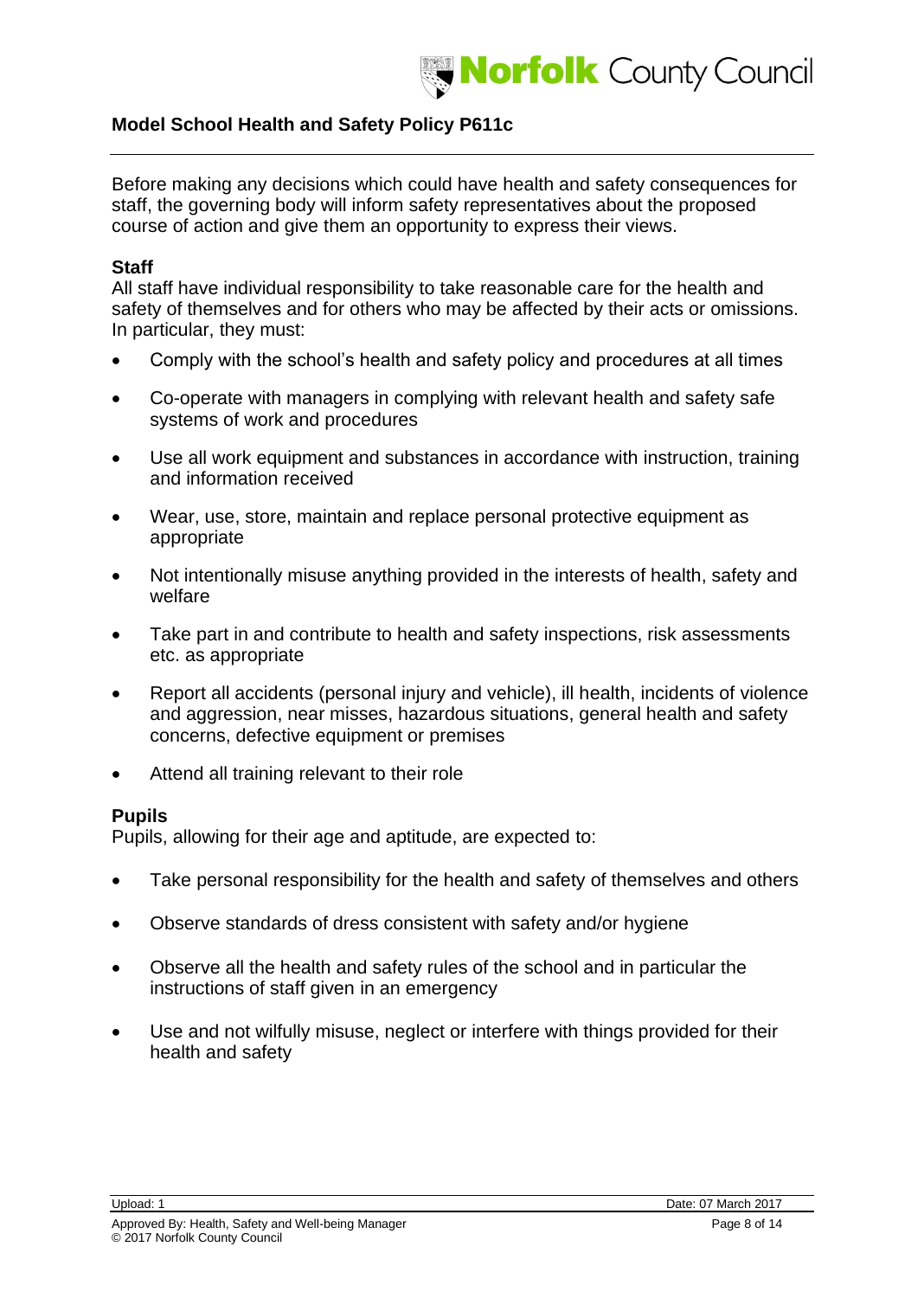

## **Part 3: Procedures and Arrangements**

The following procedures and arrangements have been adopted to ensure compliance with the Governing Body's Statement of Intent.

#### **Lead Governor for Health and Safety**

The lead governor with responsibility for scrutiny of health and safety performance is Denise Walker.

#### **Risk Assessment:**

#### **General Risk Assessment**

General Risk Assessment will be coordinated by Dawn Read following guidance and templates available. They will be responsible for ensuring the actions required are implemented.

#### **Fire Safety**

A fire risk assessment will be carried out and local fire safety procedures developed for the premises by Dawn Read & the fire officers (Nina Long & Louise Moore) following Fire Risk Assessment form F607a.

#### **Manual Handling**

Manual handling risk assessments will be carried out by Dawn Read following Manual Handling Risk Assessment F619 and F619a.

#### **Computers and Workstations**

Computer and workstation risk assessments will be carried out by Dawn Read following DSE (VDU) risk assessment from F629.

#### **Hazardous Substances**

Dawn Read will identify hazardous substances for which no generic assessment exists in the Codes of Practice mentioned below, following hazardous substances risk assessment F610.

#### **Violence to Staff**

Assessment of the risks of violence to staff will be carried out by Dawn Read following Violence at Work G630d. This assessment cross-refers to the school's behaviour policy.

#### **Lone Working**

Assessment of the risks of lone working staff will be carried out by Dawn Read following Lone Working risk assessment F617 available.

#### **Risk Assessment of Curriculum Activities**

Risk Assessments for curriculum activities will be carried out by relevant Currciculum Leads using health and safety curriculum Codes of Practice available.

## **Caretaking Code of Practice**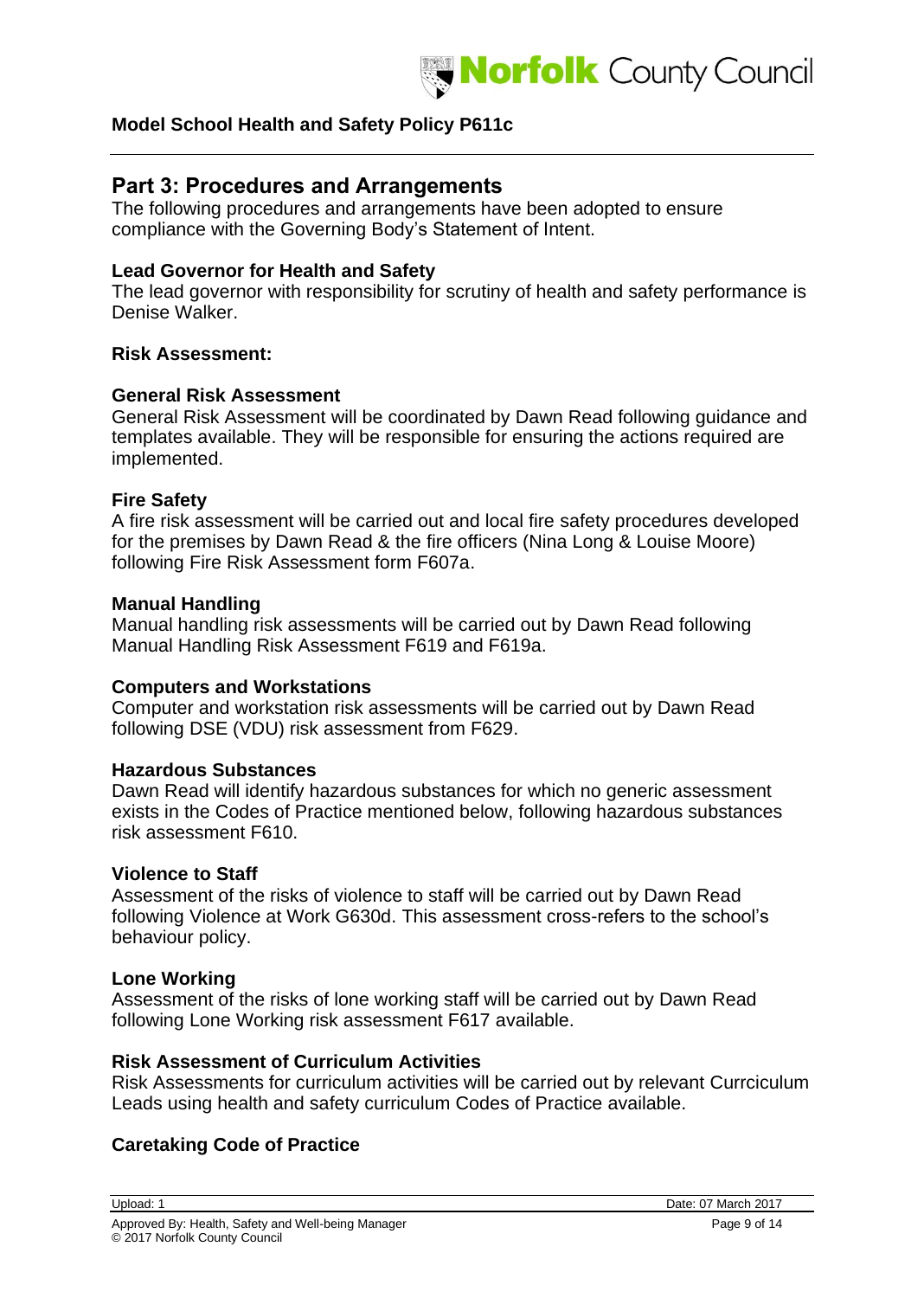

Assessment of the risks to Caretakers will be assessed by Vicky Wood at Ellingham and Donné Bradley at Woodton following the Caretaking Code of Practice guidance available.

#### **Driving for Work**

Assessment of the risks of driving for business will be carried out by Dawn Read following guidance and templates available, if necessary.

#### **Handling Money**

Assessment of the risks of handling money (if applicable) will be carried out by Dawn Read following cash security at work P609.

#### **Home Working**

Assessment of the risks of staff working from home will be carried out by Dawn Read following Home workers health & safety checklist C613a and Working safely from home G613a.

#### **Consultation with Employees**

In the case that a consulation is needed, all staff will be consulted and will be encouraged to seek advice from their union, if they have a representative.

#### **Safe Plant and Equipment**

Plant and equipment will be inspected, maintained and, where necessary, tested by appropriate contractors appointed by the Governing Body

Routine local testing of emergency lighting, fire alarm call points, flushing of infrequently used water outlets and monthly water temperature monitoring will be carried out by the caretaker/site manager.

Any problems or defects regarding plant and equipment should be reported to Vicky Wood, Donné Bradley or Dawn Read.

## **Information, Instruction and Training**

#### **Information and Advice**

A [Health and Safety Law Poster](http://www.hse.gov.uk/pubns/books/lawposter.htm) is displayed in the school offices.

Health and safety advice is available from the Headteacher.

## **Health and Safety Training:**

#### **Induction**

Health and safety induction training will be provided for all new employees and for work experience placement students by Dawn Read or Sarah Querelle following guidance and templates available. This covers the following areas as a minimum:

Fire arrangements for the workplace, including assembly point, exit routes, fire alarm sounder and specific details as they relate to the premises.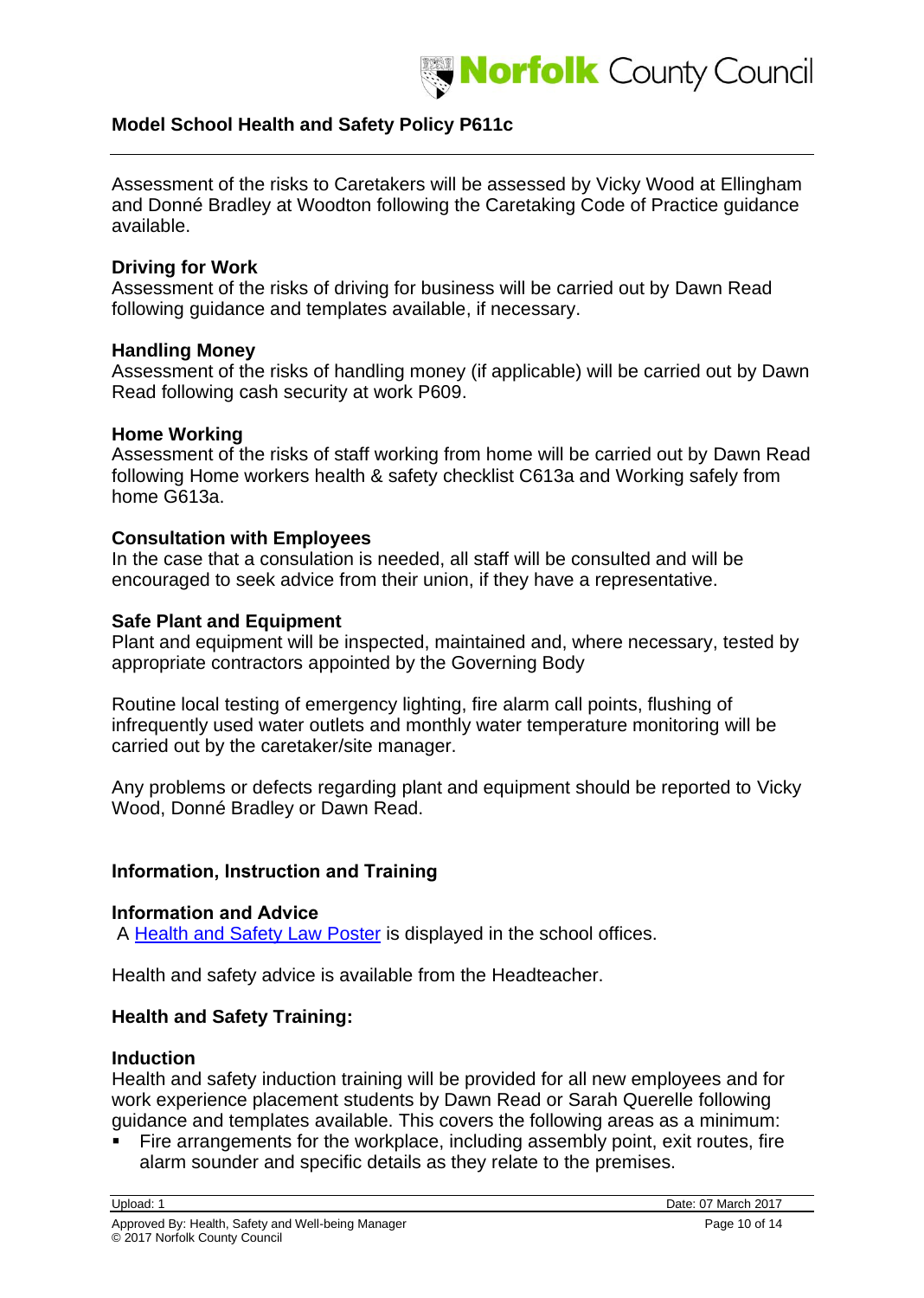

- First aid arrangements first aid contacts and location of first aid equipment.
- Details of asbestos containing materials which are relevant to the place(s) of work
- Welfare facilities toilets, kitchen, rest areas.
- **·** Incident reporting requirements.
- **EXECT:** Display Screen Equipment assessment
- Staff responsibilities (general, specific arrangements such as checking portable electrical equipment using the checklist, responsibility for pupil safety in lesson planning and delivery).
- Relevant risk assessments which apply to the work and safe working practice
- Arrangements for competency development such as mentoring, job shadowing, training courses and what work tasks cannot be carried out until the required competency level is achieved.
- Means to report building defects and Premises Headteacher/line manager information.
- **Premises security and any lone working requirements.**
- Pupil safety and safeguarding

Short health and safety e-learning modules are provided which cover core subjects including manual handling, display screen equipment and fire. Use of these courses may not necessarily replace the need for staff to attend a formal training course or receive further instruction and information, for example, lifting techniques for manual handling.

Staff and governors named below have received or will receive health and safety training in the following areas:

## **Strategic Health and Safety Management and Premises Management Training**

- Health and Safety Awareness for Governors: Denise Walker
- Health and Safety Management for Headteachers: Dawn Read
- Health and Safety for Managers: Dawn Read
- Premises Management 1 General: Dawn Read
- Premises Management 2 Asbestos: Dawn Read
- Premises Management 3 Fire Safety Risk Assessment: Dawn Read
- General Risk Assessment: Dawn Read

## **Curriculum/Subject Specific Health and Safety Training Primary and Secondary PE and School Sport**

- Risk Management in PE (primary and secondary subject leaders): Sally Brooks Taylor
- Ensuring Pupils are Safe in PE (primary teachers and coaches): Sally Brooks
- Norfolk PE Teaching Competence Standards (NPETCS) (primary support staff and cover supervisors):
- Safe Supervision of Swimming: Sally Brooks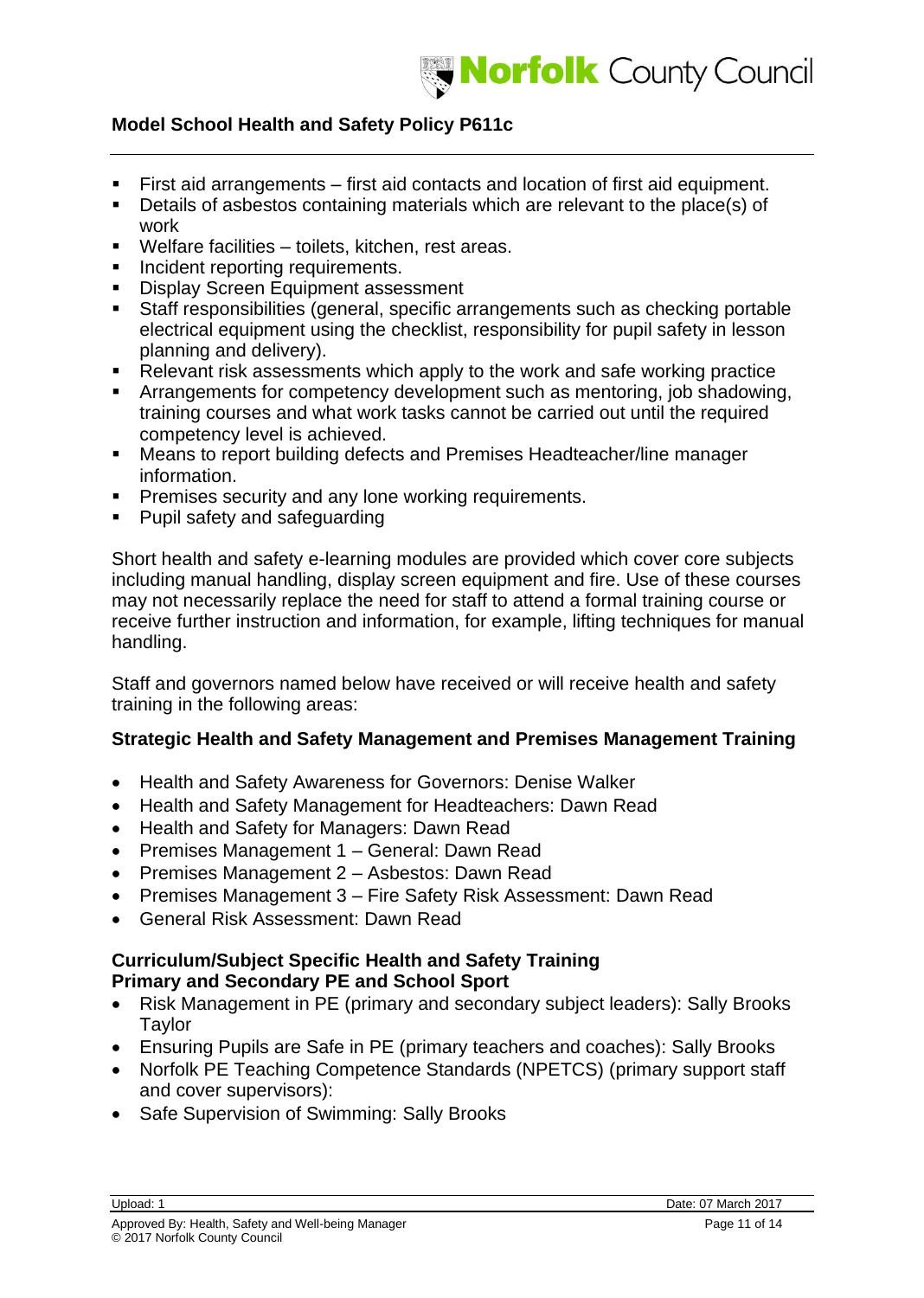

#### **Occupational Risks**

- Emergency First Aid at Work: Ellingham: Sally Brooks, Janis Whyman, Maria Smith, Christine Taylor & Donna **Nunlev** Woodton: Louise Moore, Ali Snelling & Megan Taylor *NB: We are in the process of retraining ALL staff to be first aiders.*
- Paediatric First Aid (for schools with children up to age 5): Ellingham: Emma Mallett & Sharon Rix Woodton: Karen Taylor
- Moving and Handling of Disabled Pupils: If needed, Sarah Querelle
- Musculoskeletal Injuries Rehabilitation Scheme Referral Managers Training: Dawn Read or Sarah Querelle
- Norfolk Steps training or similar de-escalation training: Dawn Read, Sarah Querelle, Tracey Kenyon, Amy Ward, Sally Brooks Louise Dimmock, Ali Wren, Ali Snelling, Louise Moore, Megan Taylor

#### **Caretaking/Site Management**

- IOSH Working Safely (Norse Commercial Services): Gary Mallett
- Ladder Use and Inspection (Norse Commercial Services) : Gary Mallett
- Health and Safety Workshop (COSHH) (Norse Commercial Services): Gary **Mallett**

#### **Health and Well-Being**

• Well-Being Facilitators: Sally Brooks & Karen Taylor

## **Training Records and Training Needs Identification**

Health and safety training records are held by: Dawn Read

Training needs will be identified, arranged and monitored by: Dawn Read

#### **Incident Reporting and Investigation**

All accidents and cases of work-related ill health involving employees (or non employees where the injury is potentially caused by a deficiency in activity, equipment or premises must be recorded. In NCC Schools this should be made via the OSHENs online incident reporting system, Academies will have their own in house system.

Minor injuries to non-employees (i.e. pupils and visitors) where first aid is given will be reported on the First Aid Record of Treatment form. These forms are kept: Ellingham – Disabled Toilet Woodton – School office

Dawn Read will investigate all incidents and act on findings to prevent a recurrence.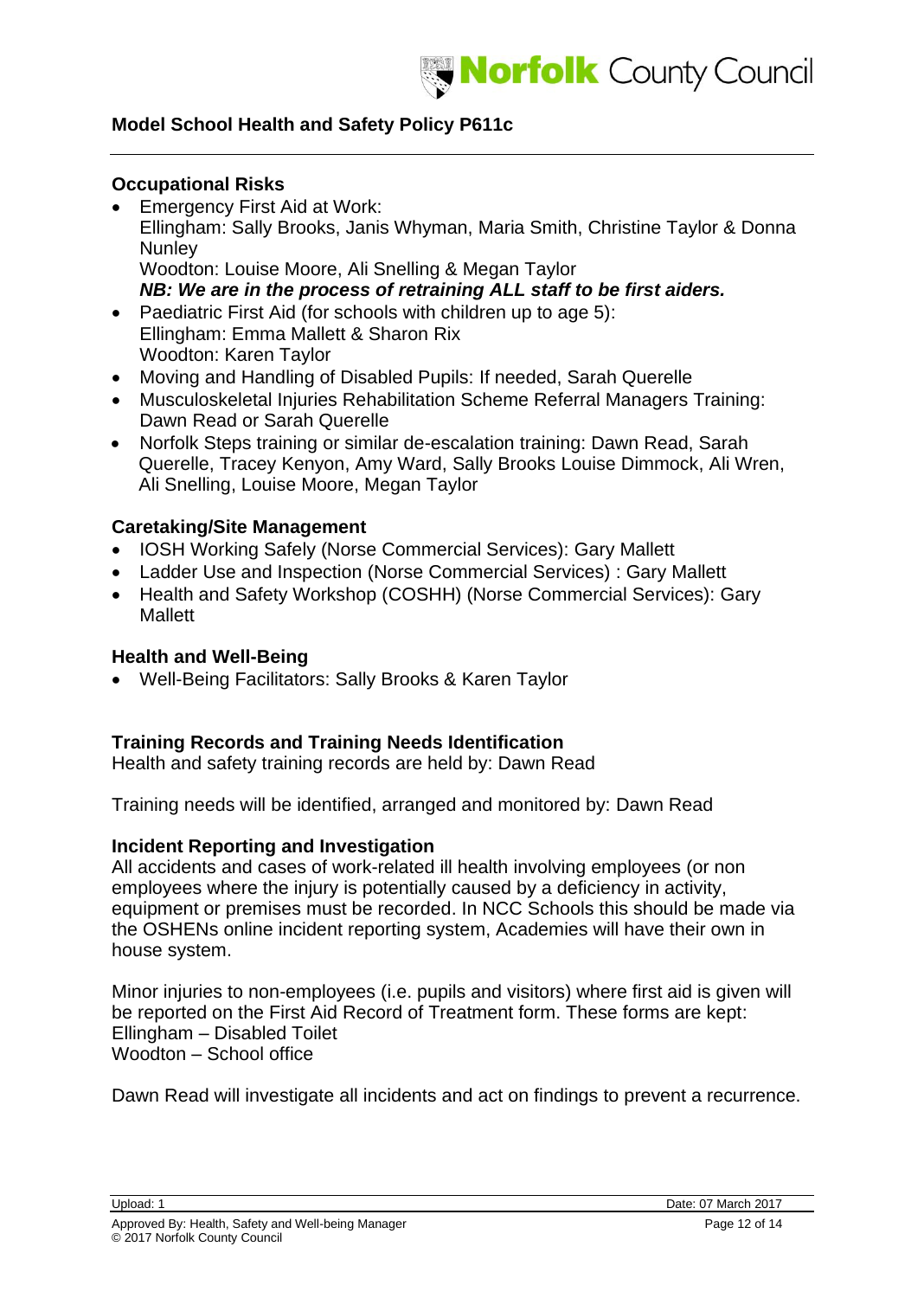

## **First Aid**

First aid box/es is/are kept at: Ellingham: Disabled Toilet & Kitchen Woodton: Outside Willows Class & Kitchen

The following employees are available to provide first aid: Ellingham: Sally Brooks, Janis Whyman, Maria Smith, Christine Taylor, Donna Nunley, Emma Mallett & Sharon Rix Woodton: Louise Moore, Ali Snelling, Megan Taylor & Karen Taylor *NB: We are in the process of retraining ALL staff to be first aiders.*

#### **Supporting Pupils with Medical Conditions**

Prescribed medication will be administered to pupils following [guidance and](http://www.schools.norfolk.gov.uk/Pupil-needs/Health/index.htm)  [documentation on](http://www.schools.norfolk.gov.uk/Pupil-needs/Health/index.htm) Norfolk Schools.

All staff are responsible for management of administration of medicines to pupils.

#### **Site Security and Visitors**

All visitors must report to the school reception where they will be asked to sign the visitors book and wear a visitors' badge.

#### **On-Site Vehicle Movements**

The risks of persons and vehicles coming into contact will be controlled by the following measures:

- o Car parks are well lit
- o Children do not enter the staff car park

## **Selection and Management of Contractors / Construction & Refurbishment works**

Contractors and Construction Projects are selected, approved and managed by NPS or the finance officers.

#### **Management of Asbestos**

The asbestos register and asbestos management plan is held in the school office. The office staff are responsible for ensuring that contractors who may be working in areas where asbestos has been identified sign the register and that any changes to the register are notified to NPS.

## **Educational Visits**

Educational visits, including residential visits and any school-led adventure activities, will be organised following guidance produced by the Outdoor Education Advisers Panel and adopted by Norfolk County Council.

## **Occupational Health**

Access to occupational health services is via HR NCC

## **Emergency Procedures – Fire and Evacuation**